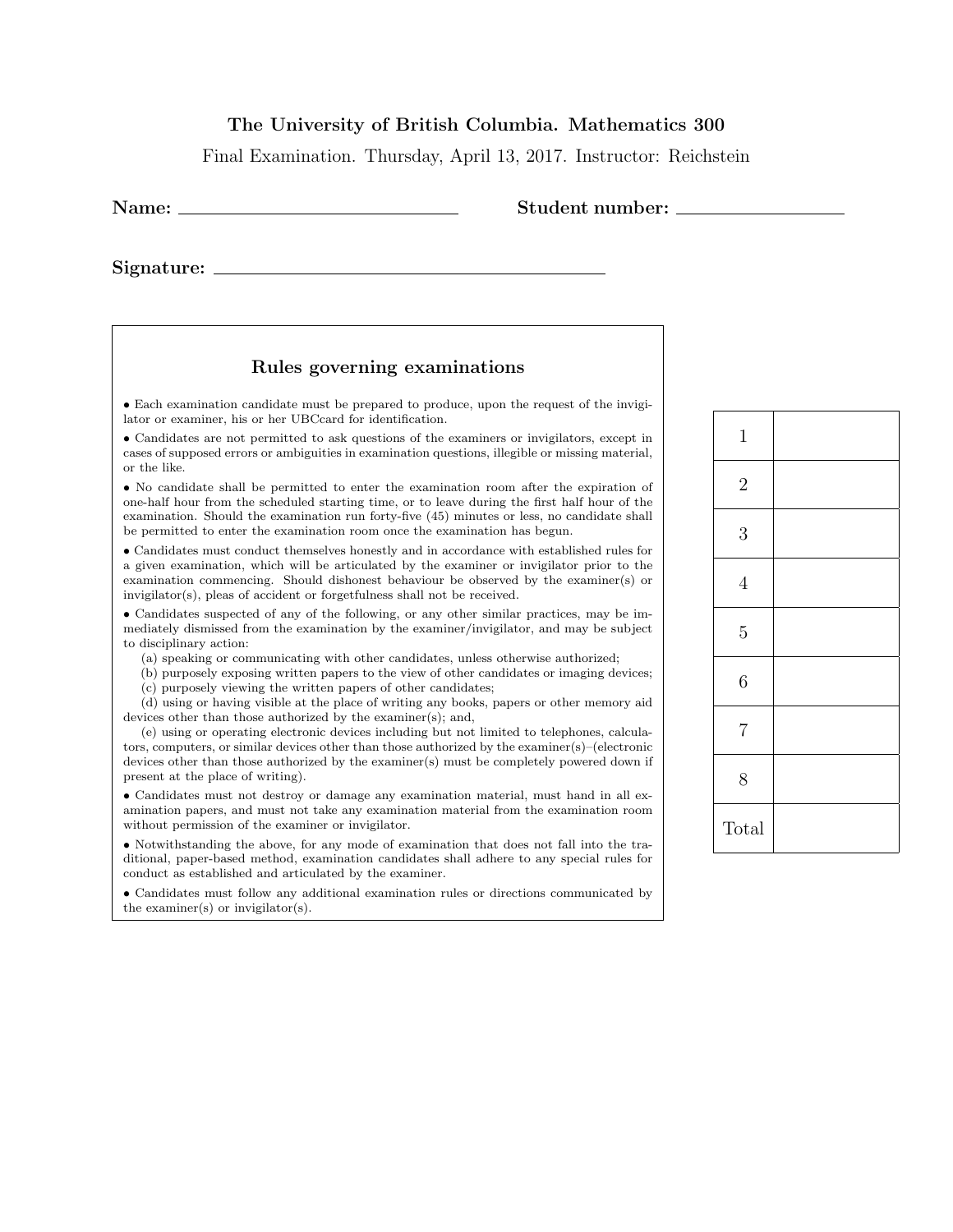Problem 1: (8 marks) Determine whether the following statements are TRUE or FALSE. In each part supply a brief explanation to justify your answer.

- (a)  $|\cos(z)| \le 1$  for all z in the upper half-plane.
- (b) The function  $f(z) = z^2 + 1$  maps the circle  $|z| = 2$  onto another circle.
- (c) The function  $f(x+iy) = (x^2 y^2 + y) + i(2xy + x)$  is analytic in the entire plane.
- (d)  $\sin(\overline{z}) = \overline{\sin(z)}$  for every complex number z. Here  $\overline{w}$  is the complex conjugate of w.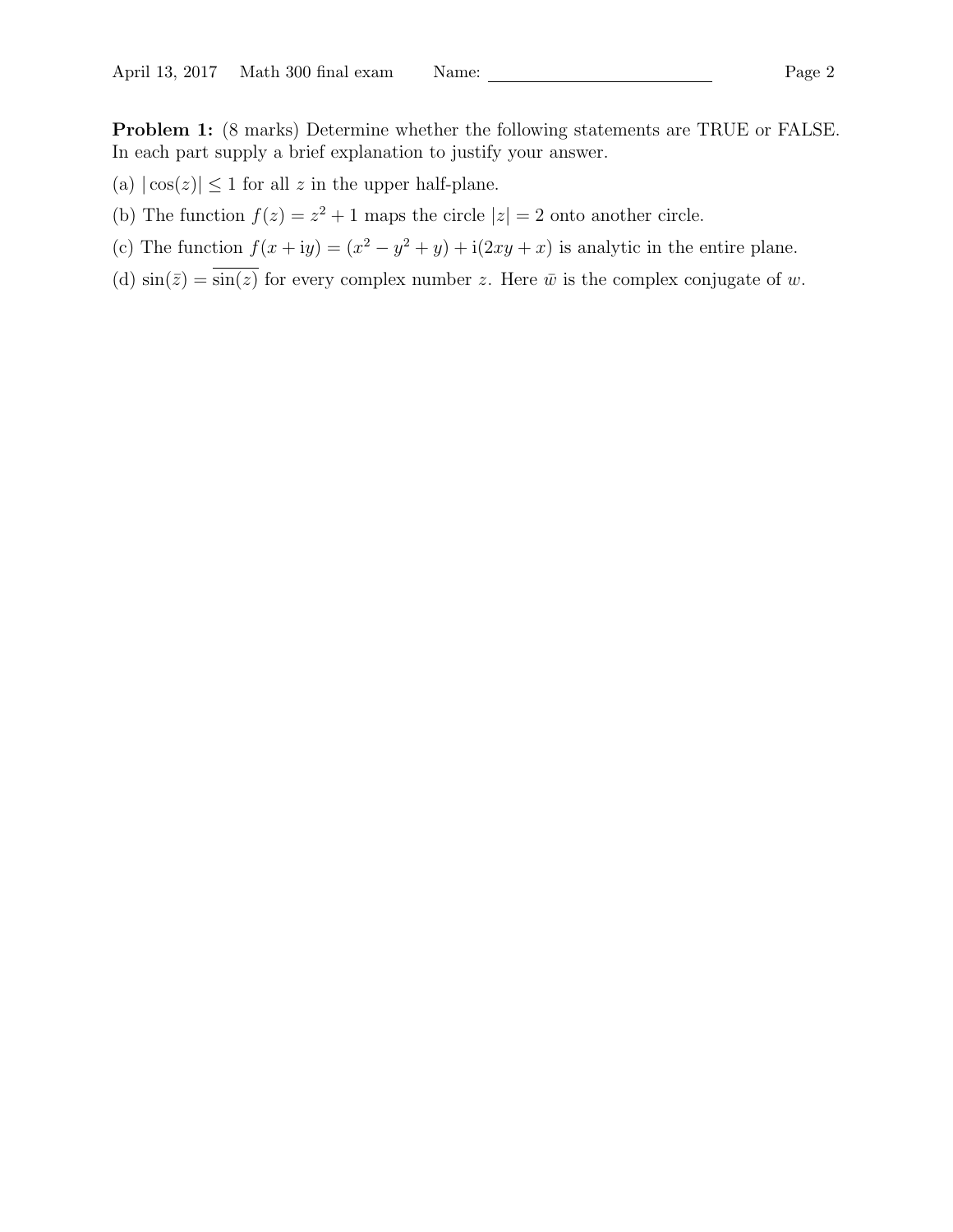**Problem 2:** (6 marks) Find all complex numbers z satifying  $z^8 - 3z^4 - 4 = 0$ .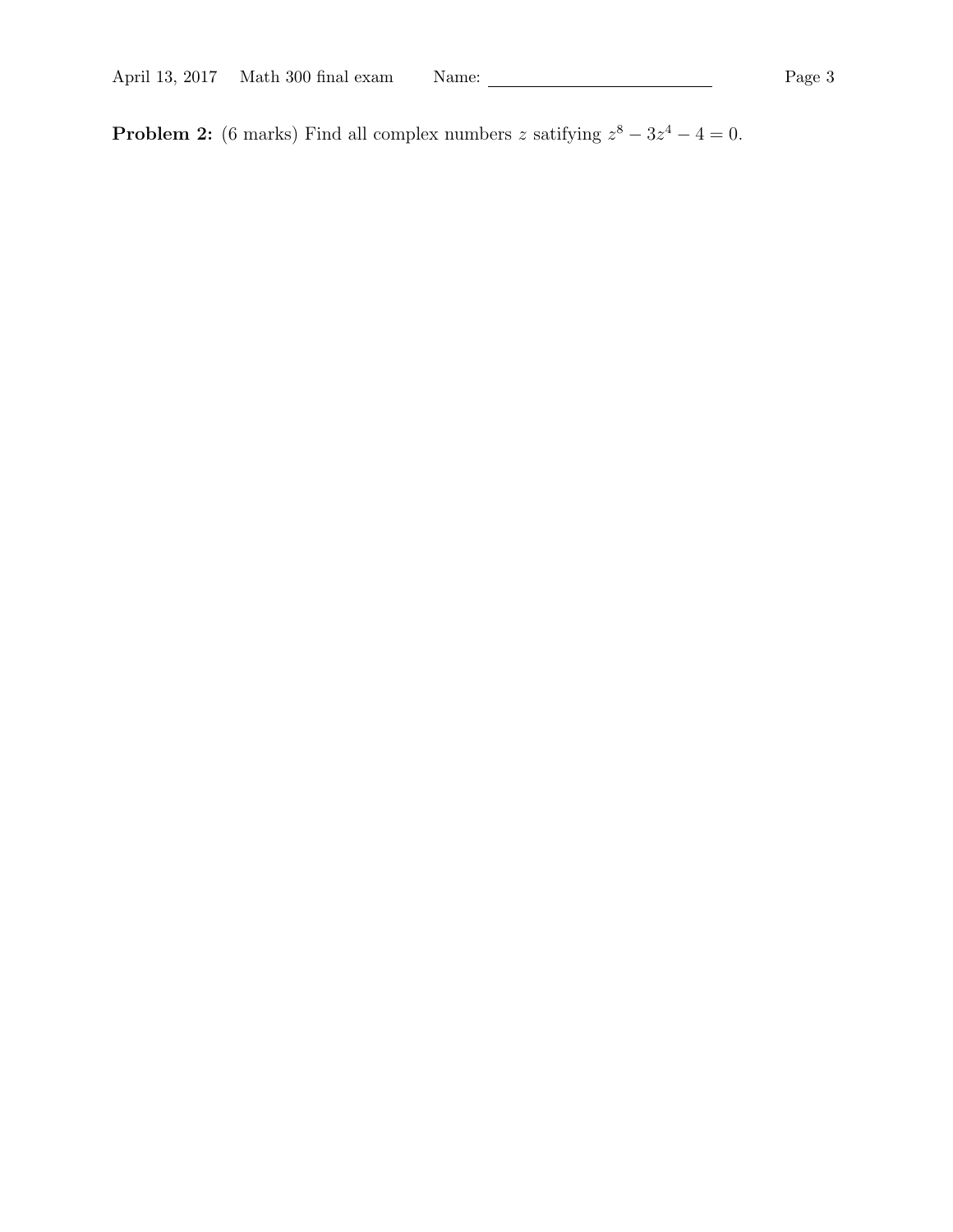Problem 3: (6 marks) Evaluate the integral

$$
\int_{\Gamma} \frac{\text{Log}(1-z)}{(1+z)^n} \,\mathrm{d}z\,,
$$

where  $\Gamma$  is the positively oriented circle  $|z + 1| = 1$  and n is an arbitrary integer. Hint: Consider the cases, where  $n \leq 0$ ,  $n = 1$ , and  $n \geq 2$  separately.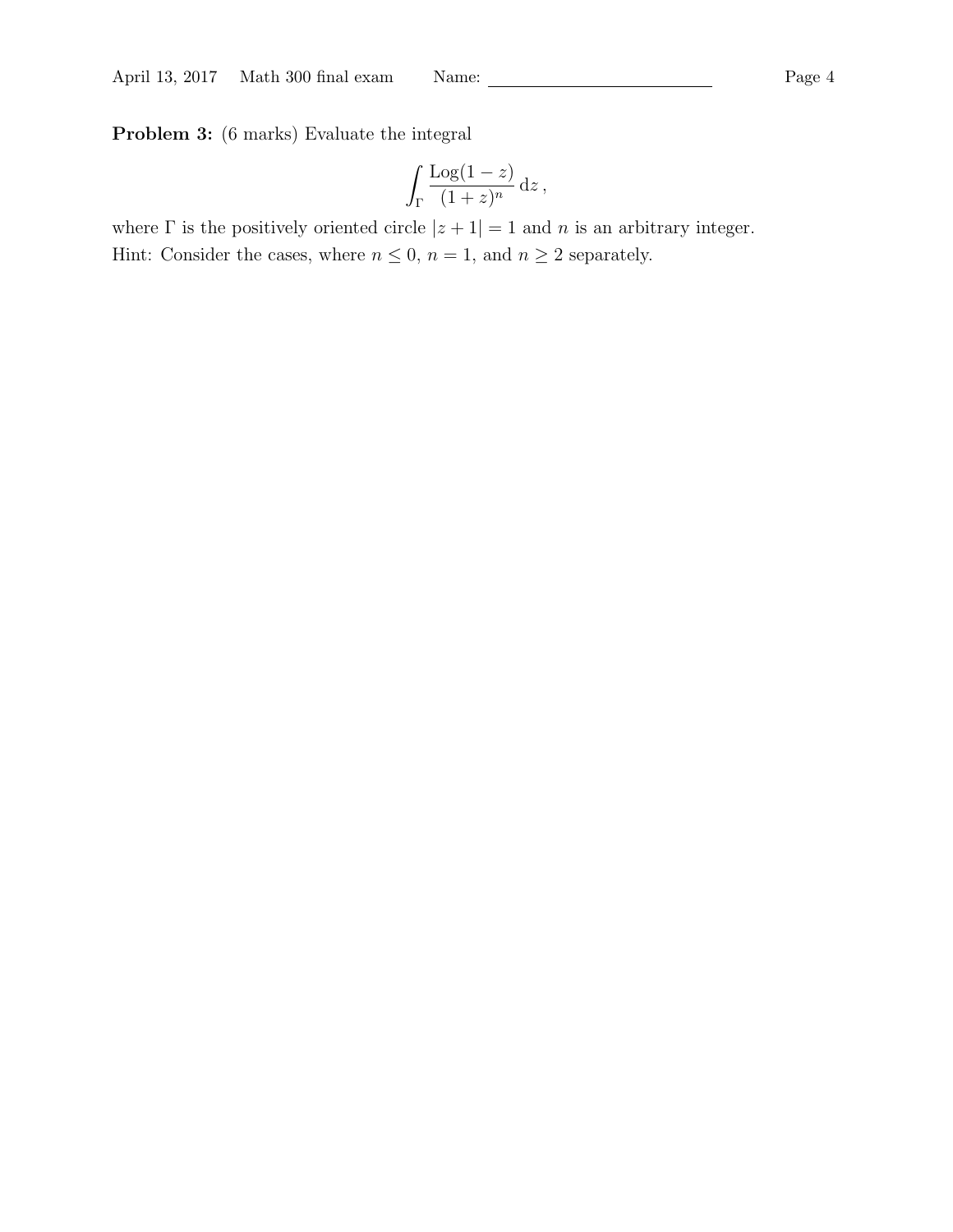Problem 4: (6 marks) Evaluate the following integrals.

 $(a)$ Γ  $z+1$  $\frac{z+1}{z^2(z^2-4)}$  dz, where  $\Gamma$  is the positively oriented circle  $|z-1|=2$ .  $(b)$ Γ  $(z^2+1)\sin\left( \frac{2}{z}\right)$ z  $\int dz$ , where  $\Gamma$  is the positively oriented unit circle  $|z|=1$ .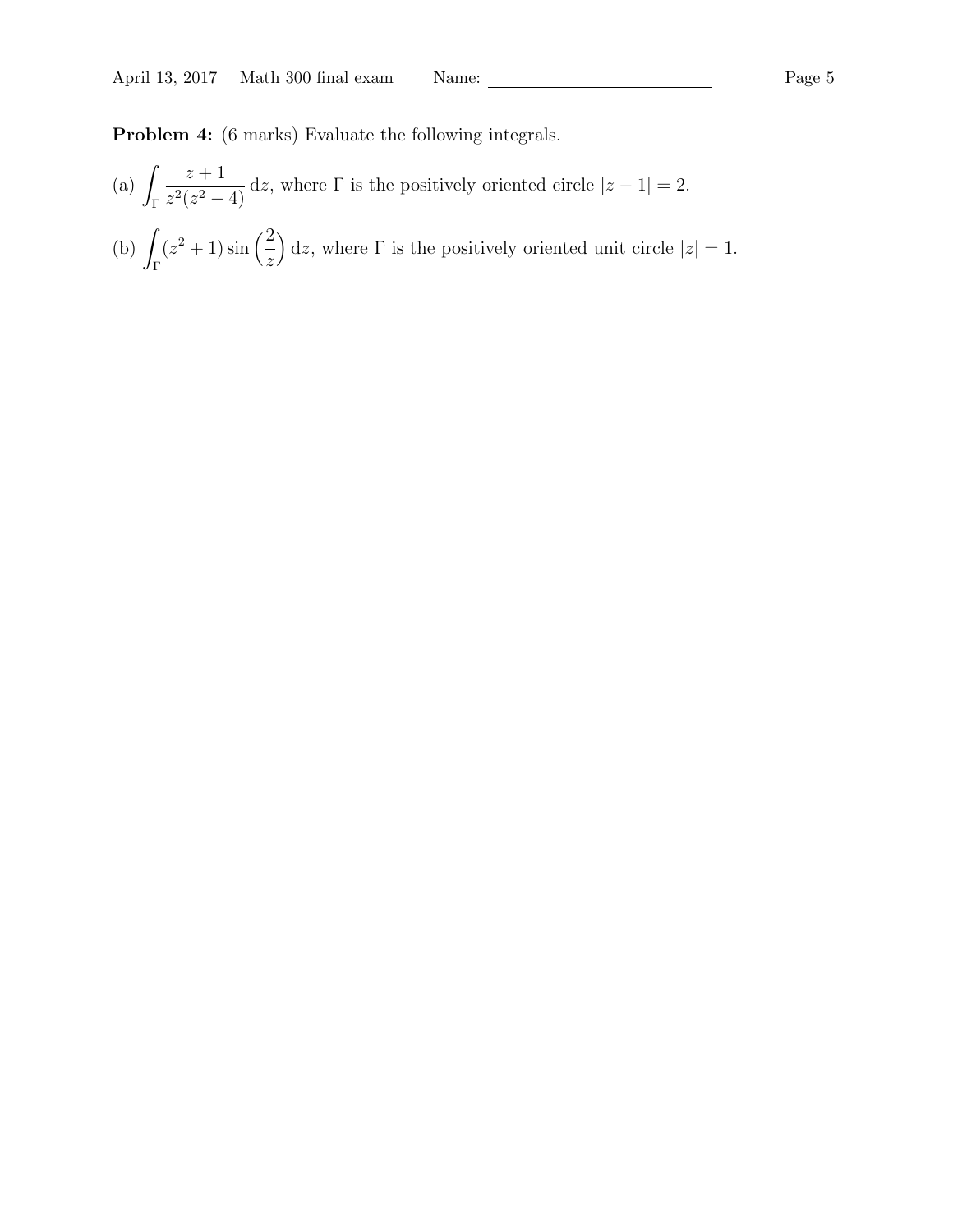**Problem 5:** (6 marks) Find the radius of convergence of the power series  $\sum_{n=1}^{\infty}$  $n=0$  $3^{-n}n^2z^n$ .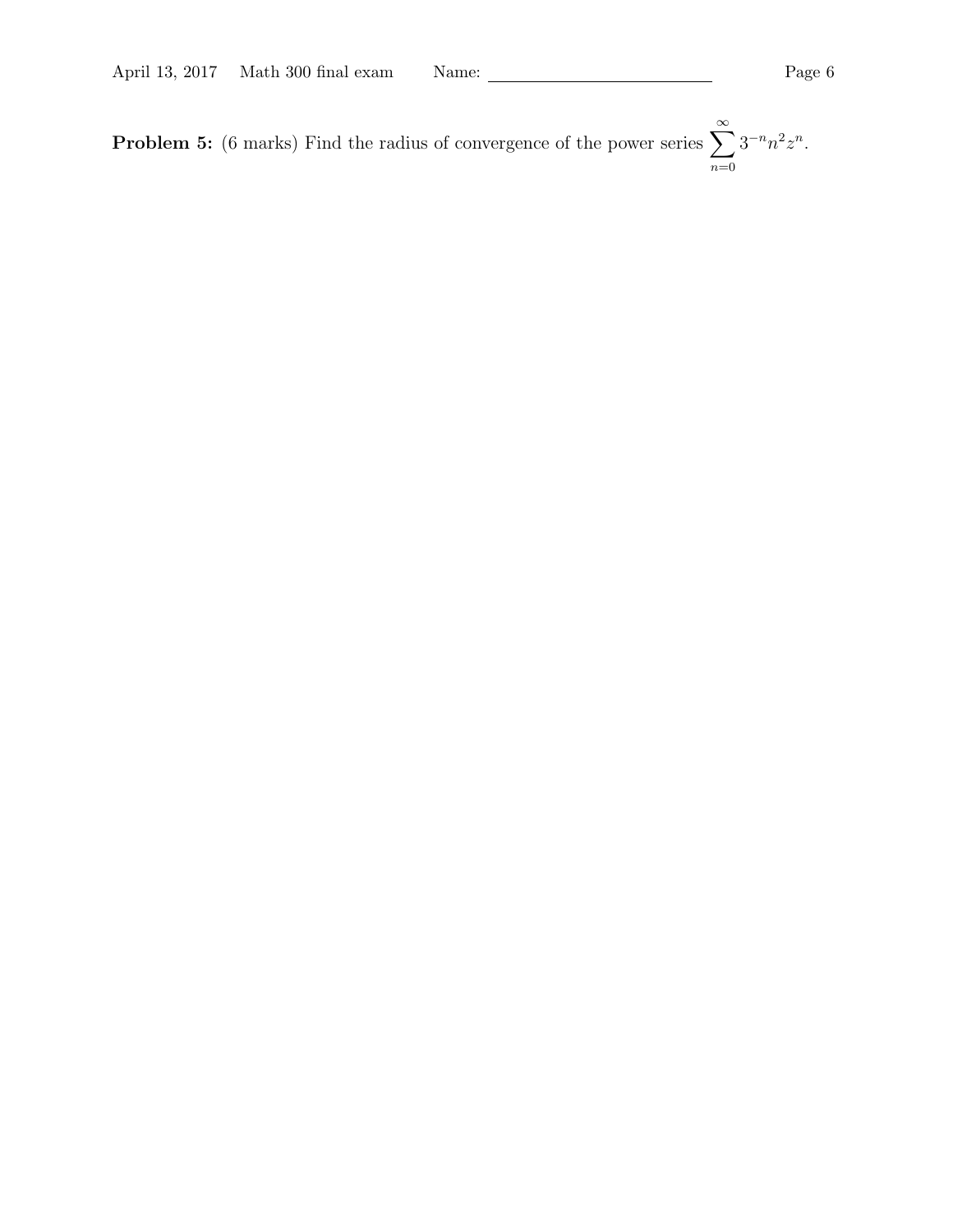**Problem 6:** (6 marks) Suppose  $f(z)$  is an entire function. As usual, we will denote the derivative of  $f(z)$  by  $f'(z)$ . If we know that

$$
f'\left(\frac{1}{n}\right) = \frac{1}{n}
$$

for every positive integer n, and  $f(0) = 1$ , what is  $f(2i)$ ?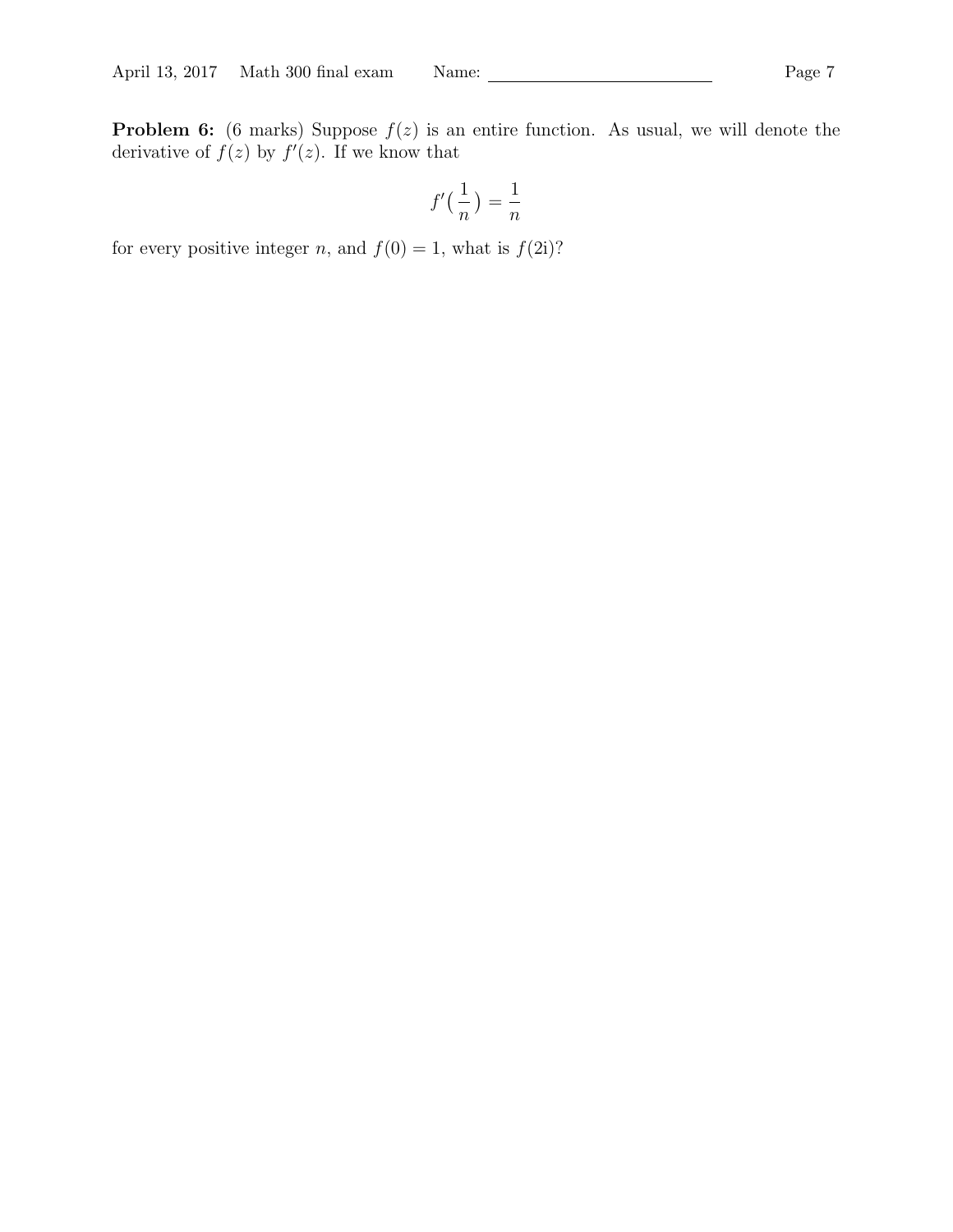Problem 7: (6 marks) Find all zeros and singularities of the function

$$
f(z) = \frac{z^3 e^z \sin(z)}{(1 - \cos(z))^2}
$$

in the complex plane. For each singularity determine whether it is removable, essential or a pole. Find the order of each zero and of each pole.